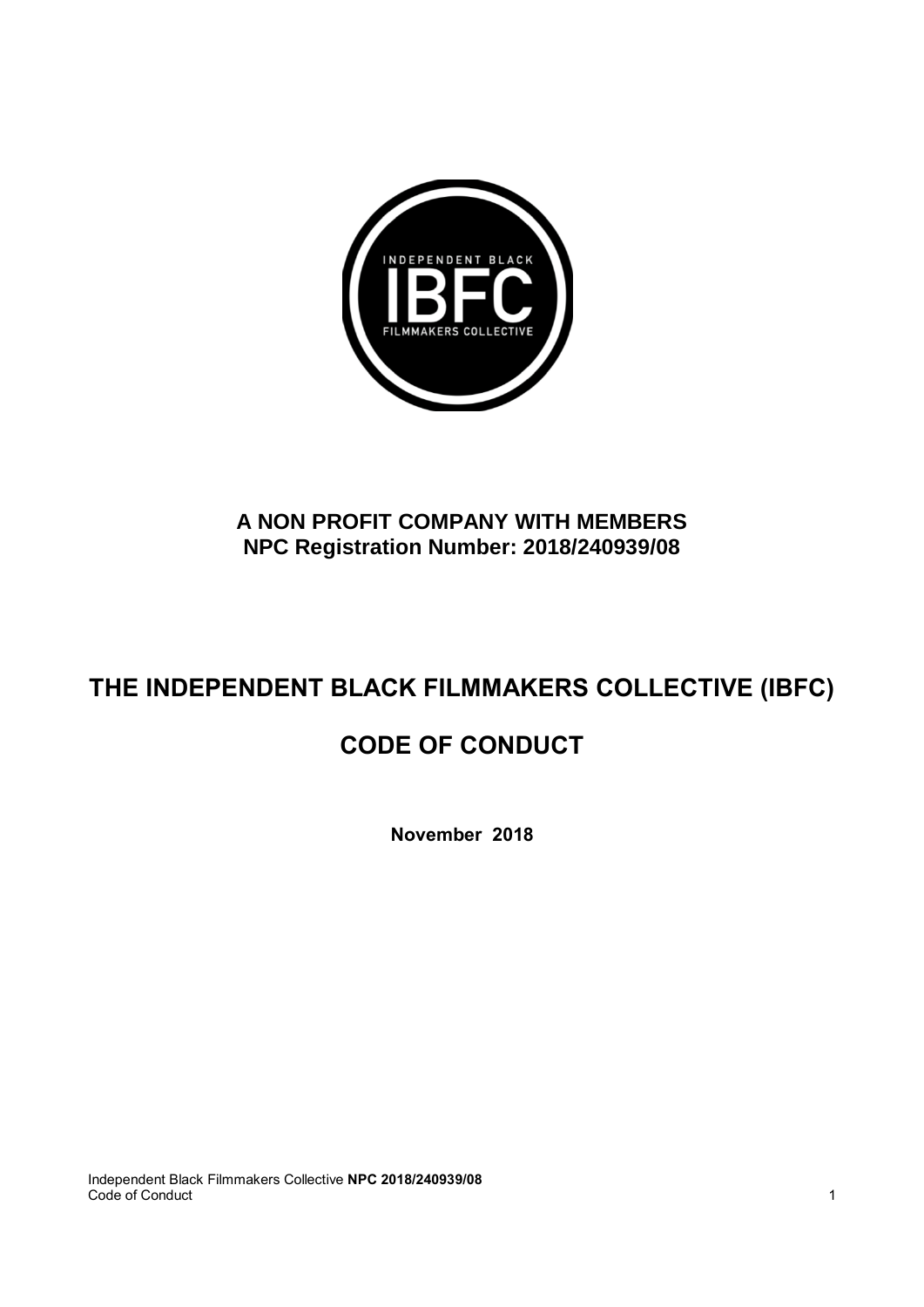#### **Table of Contents**

| 4.3 Preparation and participation at internal and external meetings |  |
|---------------------------------------------------------------------|--|
|                                                                     |  |
|                                                                     |  |
|                                                                     |  |
|                                                                     |  |
|                                                                     |  |
|                                                                     |  |
|                                                                     |  |
|                                                                     |  |
|                                                                     |  |
|                                                                     |  |
|                                                                     |  |
| 15. REPORTING MISCONDUCT AND CONTRAVENTION OF THIS CODE  11         |  |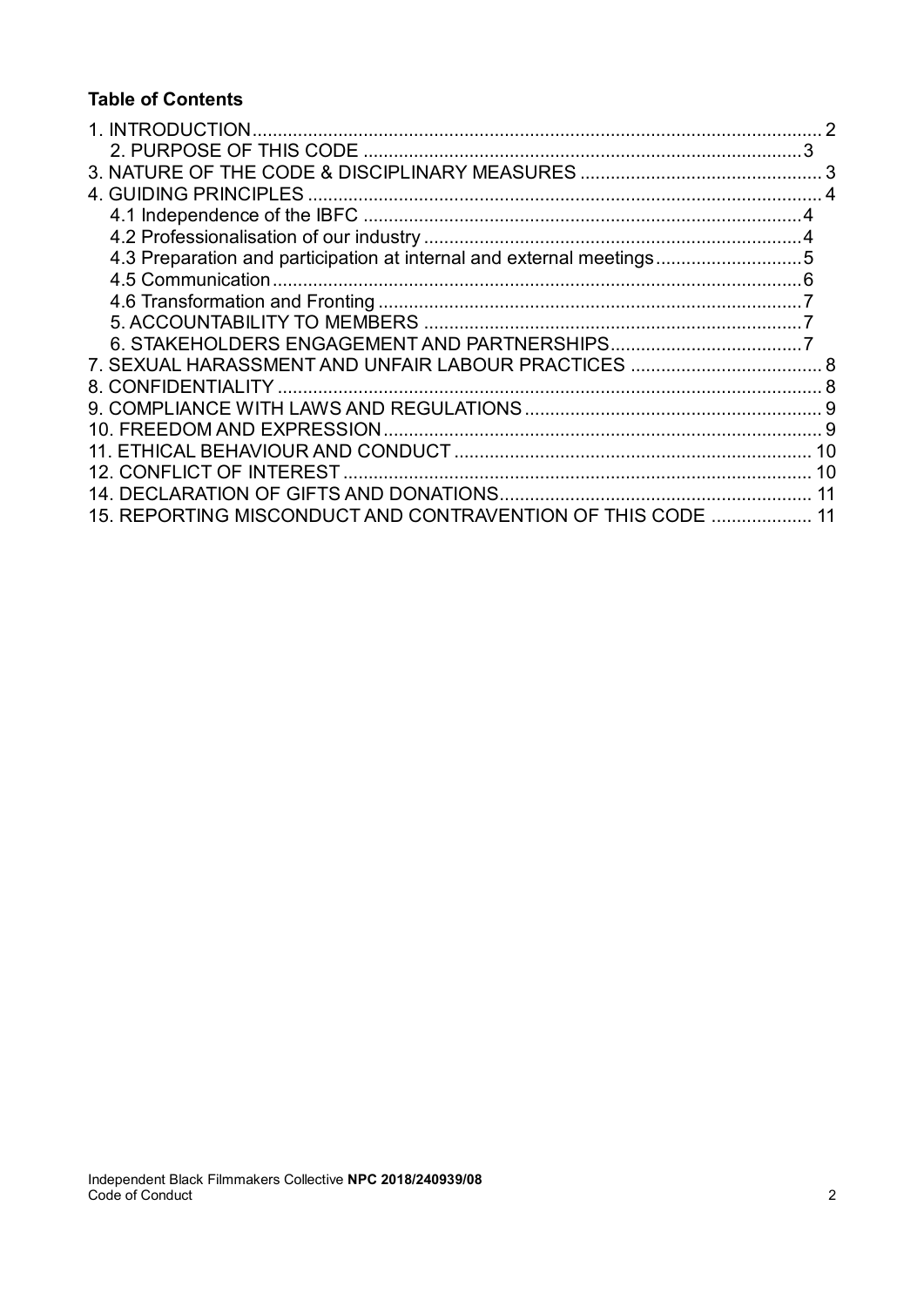#### <span id="page-2-0"></span>**1. INTRODUCTION**

- 1.1 The Independent Black Filmmakers Collective ("IBFC") is a non profit organisation established in January 2018: NPC 2018/240939/08 registered in terms of the Companies Act 71 of 2008 as amended. We are a collaborative business to business network and advocacy group.
- 1.2 We represent individual and corporate members who are defined in our Constitution. Our members include individuals in majority owned and wholly owned Black film and television production companies, filmmakers, content creators, directors, producers, marketers, exhibitors, media and content services industrialists and entrepreneurs.
- 1.3 Our vision is to establish an enabling and sustainable business environment for South African Black audio-visual practitioners and producers.
- 1.4 In the pursuit of our objectives, we are guided by the values of the IBFC. We are:
	- committed, people-driven, collaborative, transparent;
	- non-sectarian, non-sexist, non -ageist and non-racial
	- reliable, courageous, accountable
	- forward-looking, conscious, hard-working
- 1.5 In addition to IBFC objectives, we are cognisant of the principles enshrined in the IBFC Constitution on non-discrimination, fairness, transparency and democratic participatory processes on voting and election of office bearers.
- 1.6 The following values underpin our Code of Conduct ("the Code"):
	- Freedom of expression
	- Cultural and creative expression
	- Accountability
	- Accurate record keeping
	- Anti-corruption/bribery
	- Anti-fronting
	- Avoidance and management of conflicts of interest
	- Diversity of voices and views
	- Equitable opportunities of business and employment opportunities
	- Fair business dealing
	- Privacy (data privacy of IBFC business information, stakeholders especially government and funders information,) and cyber security
	- Financial integrity
	- Ethical and servant leadership
	- Sustainability
- 1.7 The regulatory universe within which we exist includes but is not limited to the provisions of the Companies Act and King IV on Good Corporate Governance in South Africa ("King Code IV") informs this Code. We will strive and ensure that we keep abreast best practices and regulatory and legislative development that impact directly in the work of the IBFC.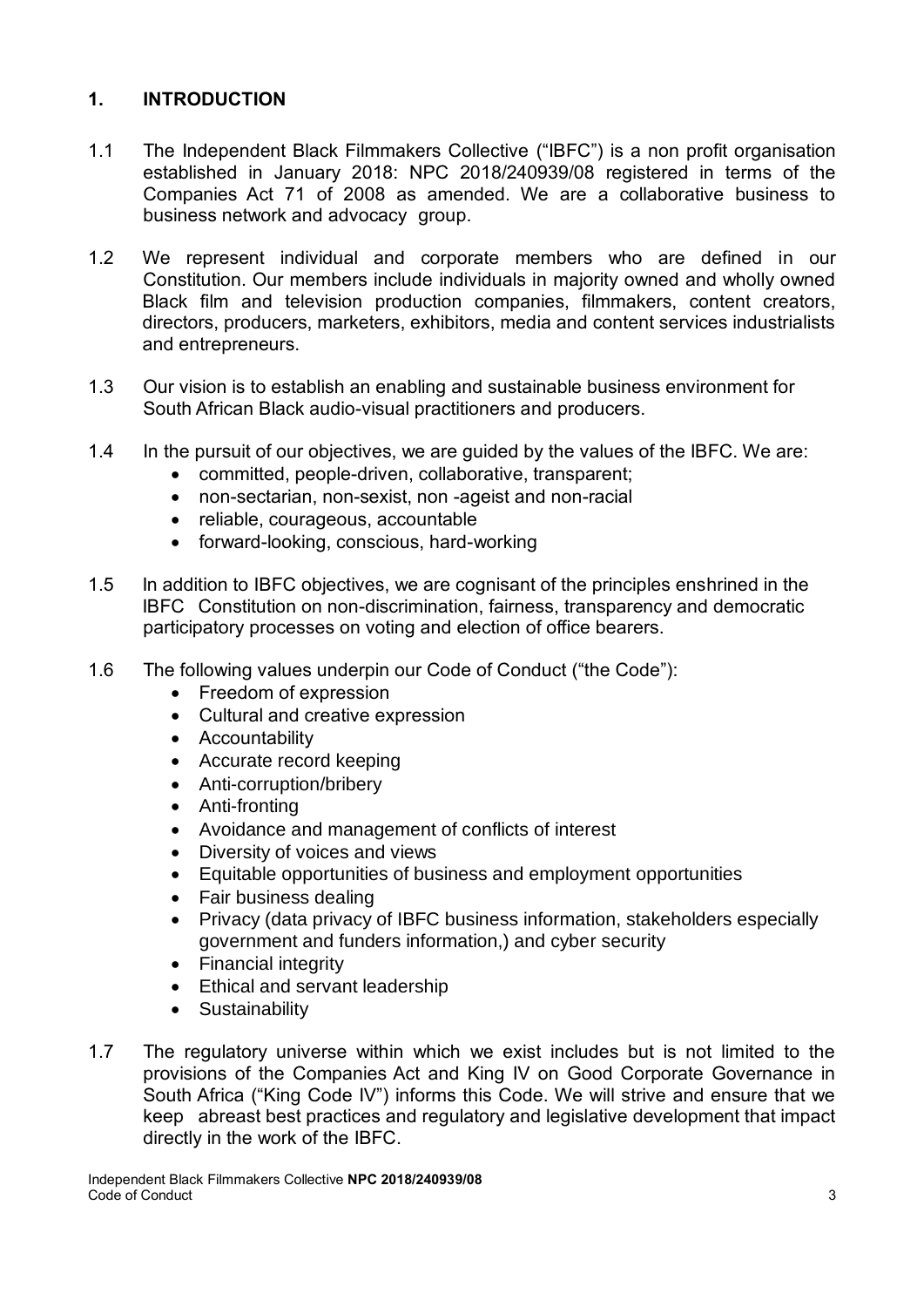## <span id="page-3-0"></span>**2. PURPOSE OF THIS CODE**

2.1 This Code of Conduct ( "the Code") stipulates conduct that is acceptable and not acceptable thereby applies to all our members,office bearers, Board of directors and affiliates to ensure that we conduct ourselves in a manner that will promote and contribute towards the achievement of IBFC's objectives and advance the course of the South African Audiovisual and film industry.

2.2 This Code of Conduct is a statement of our commitment to the principles of ubuntu, fairness, transparency, integrity and the highest ethical standards that informs and govern the work of the Independent Black Film Collective.

2.3 The Code further applies to all of the IBFC Directors and our members business dealings with stakeholders such as government, private sector, industry and civil society in South Africa, the African continent and the global film and entertainment industry.

## <span id="page-3-1"></span>**3. NATURE OF THE CODE & DISCIPLINARY MEASURES**

3.1 The Code is binding on all Black practitioners who are IBFC members including its officers bearers, directors and affiliates regardless of whether conduct takes place in the Republic of South Africa or outside its territory.

3.2 The Code is not exhaustive and does not cover every legal or ethical standard that may apply to our members, office bearers, directors and affiliates. Therefore, no one is absolved from any moral, legal and ethical responsibilities that may arise or apply from time to time whether contractual, in common law, the Companies Act, the King Code IV or any binding legal obligations by virtue of being bound to this Code voluntarily.

3.3 Any contravention of this Code will lead to a suspension, revocation of membership and blacklisting of individuals and company members who will be banned for life from IBFC membership at the instance of the Disciplinary Committee of the IBFC.

3.4 The IBFC Disciplinary Committee will be appointed by the Board of Directors and chaired by an honorary or associate member who do not exercise any voting rights with a legal background.

3.5 Any complainee is entitled to legal representation or representation from a member should they so wish.

3.6 The Disciplinary Committee will make the following recommendations to the Board of Directors upon receipt of a written complaint against a member or office bearer once supporting documents and representations have been considered from the complainant and the complainee:

- 3.6.1 suspension of membership for a period of time;
- 3.6.2 termination of membership for a period of time;
- 3.6.3 termination and blacklisting of a member for life;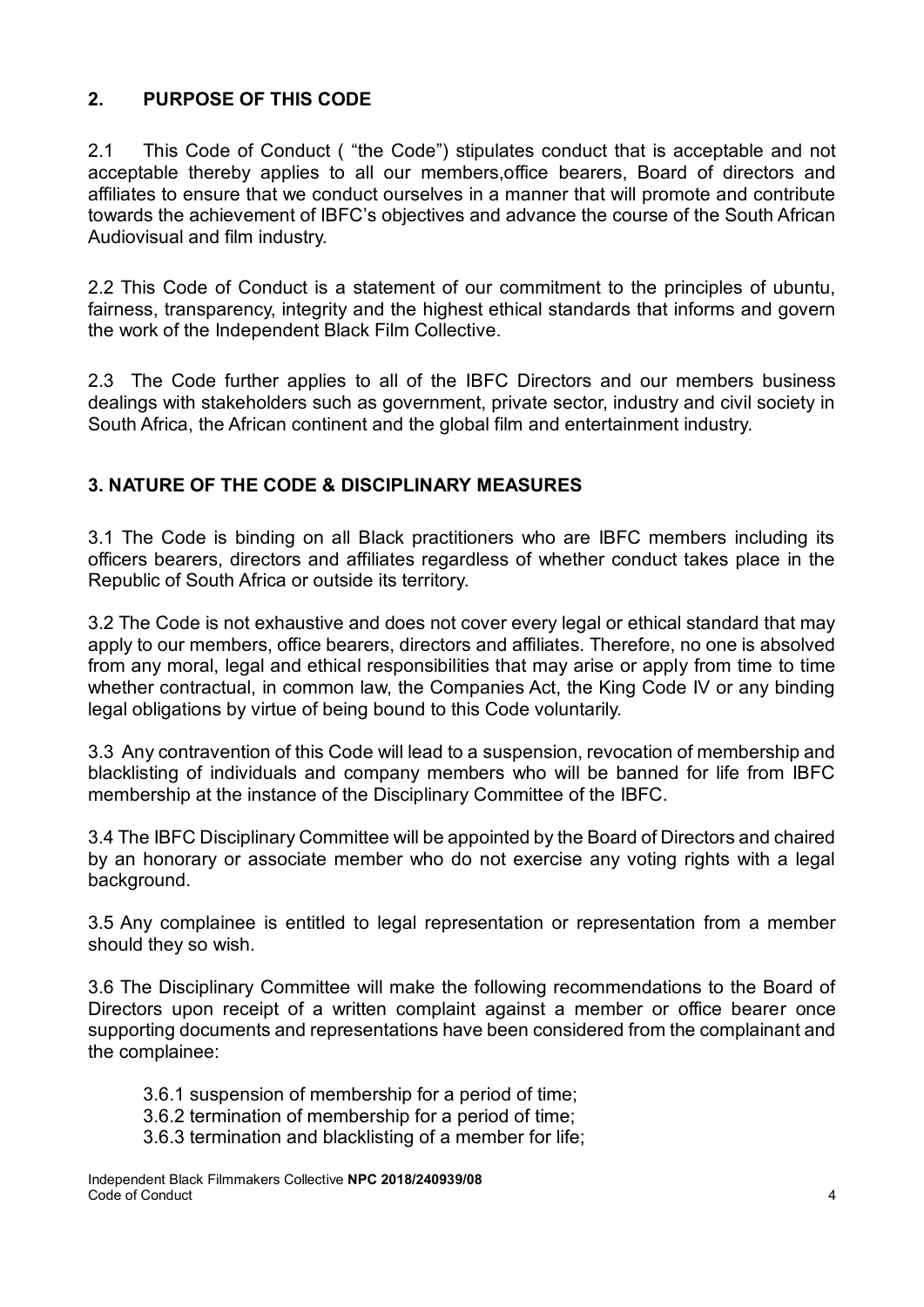3.7 The Board of Directors will accept or reject the recommendation of the Chairperson of the Disciplinary Commitee made in terms of paragraph 3.6 above. The decision of the Board of Directors is final.

3.8 The Disciplinary Committee, where applicable will cooperate with law enforcement officers in the event that a complaint or a contravention of the Code by an office bearer or member leads to a criminal and civil suit. The Disciplinary Committee and the Board of Directors may report any activities to funders, partners and regulators where applicable which may lead to regulatory or criminal investigations.

3.9 In the case of complaints based on allegations of sexual misconduct, rape, fraud, theft or not honouring contractual obligations such as paying cast, delivering paid for service, the Disciplinary will suspend a complainee's membership pending a hearing and investigation by third parties.

3.10 The IBFC reserves the right to terminate membership if an audit or any investigation by any third party including a criminal investigation or civil suit takes more than 6 months to conclude. In such a case, a termination of membership will be communicated to the complainee in writing without prejudice to the rights of both the complainant and complainee.

## <span id="page-4-0"></span>**4. GUIDING PRINCIPLES**

The following principles derived from our mission, vision and objectives are core to how the IBFC and its members conduct ourselves, our business and stakeholder engagement.

#### <span id="page-4-1"></span>**4.1 Independence of the IBFC**

The IBFC's independence is important to its role to represent its members, advocate, form relationships and raise funds in order to further its objectives. In order to safeguard the autonomy of the IBFC, office bearers and members must ensure that:

- 4.1.1 it is free from political party/organisation interference or affiliations;
- 4.1.2 it is free from undue influence of office bearers or members;
- 4.1.3 it is free from cabals, inner-cliques, tribalism and crass elitism;

4.1.4 it refrains from negative stereo-types of People, especially women, children and people who are differently abled, hate speech, Lesbian, Gay, Bisexual, Trans-gender, Intersex and Questioning (LGBTIQ) community and sexism;

- 4.1.5 it is free from undue influence from sponsors and donors; or religious sponsorship and any foreign countries or international companies intending to unduly influence South African business practice;
- 4.1.6 it does not pursue relationships and business interests/ventures with parties who hold views and conduct business in a manner that undermines the mission, vision and objectives of the IBFC and this Code.

#### <span id="page-4-2"></span>**4.2 Professionalisation of our industry**

4.2.1 Generally, the cultural and creative industry is perceived as disorganised, fragmented sometimes informal in its nature and unprofessional. It is our esponsibility as an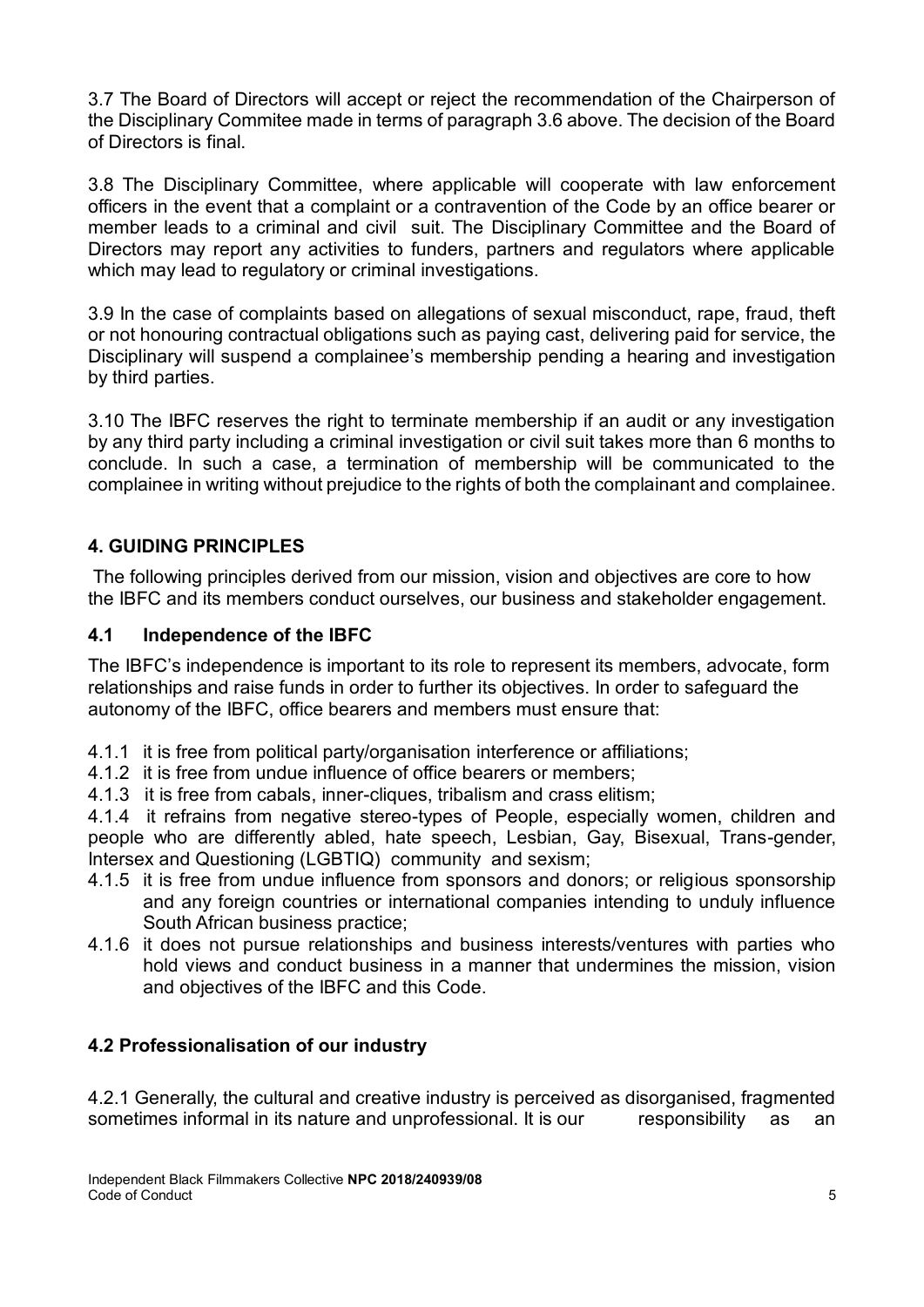industry to dispel this perception by ensuring that our conduct, our work and relationships are conducted in a professional, ethical, organised and formalised manner.

4.2.2 The IBFC therefore is committed to advocating and where possible providing a business environment that promotes equal opportunity, dignity and respect by committing ourselves to promote equal employment opportunity without discrimination or harassment on the basis of race, color, religion, creed, age, sex, gender, gender identity or expression, sexual orientation, national origin, citizenship, disability, marital and civil partnership or civil union status, pregnancy (including unlawful discrimination on the basis of a legally protected pregnancy or maternity leave), protected veteran or military service status, genetic information or any other characteristic protected by law.

4.2.3 We encourage our members to operate businesses that provide goods and services through registered entities established under the Companies Act 71 of 2008 suitable for the sectors within which they operate.

4.2.4 We are required to maintain accurate books and records of our business activities consistent with legal requirements and business needs, and to ensure that financial information included in our books and records is correct, accurate and complete in all material respects.

## <span id="page-5-0"></span>**4.3 Preparation and participation at internal and external meetings**

#### *4.3.1 External meetings*

4.3.1.1 The Board of Directors has the final say and will exercise its discretion to delegate or nominate office bearers, sub-committee members and members who are experts in the agenda items or business at hand.

4.3.1.2 Officers bearers and members who attend external meetings in such capacity must ensure that they only represent and communicate IBFC's position and not their personal positions.

4.3.1.3 Preparatory documents shall be circulated at least 7 days before meetings to ensure attendees are adequately prepared for such meetings.

4.3.1.4 In the case that any attendee is unable to attend such a meeting, s/he must inform the Executive Director as soon as reasonably possible to ensure that a replacement is made where necessary.

4.3.1.5 The IBFC will reimburse members according to the applicable rate for the use of own vehicles or flights to attend external meetings where applicable. However, it must be remember at all times that the IBFC has limited resources and attempts must be made at all times to ensure that cost containment underlies travel arrangements.

4.3.1.6 It is the responsibility of members to keep receipts and submit claims to the Executive Director. Fraudulent and costs that falls outside applicable rates will not be reimbursed.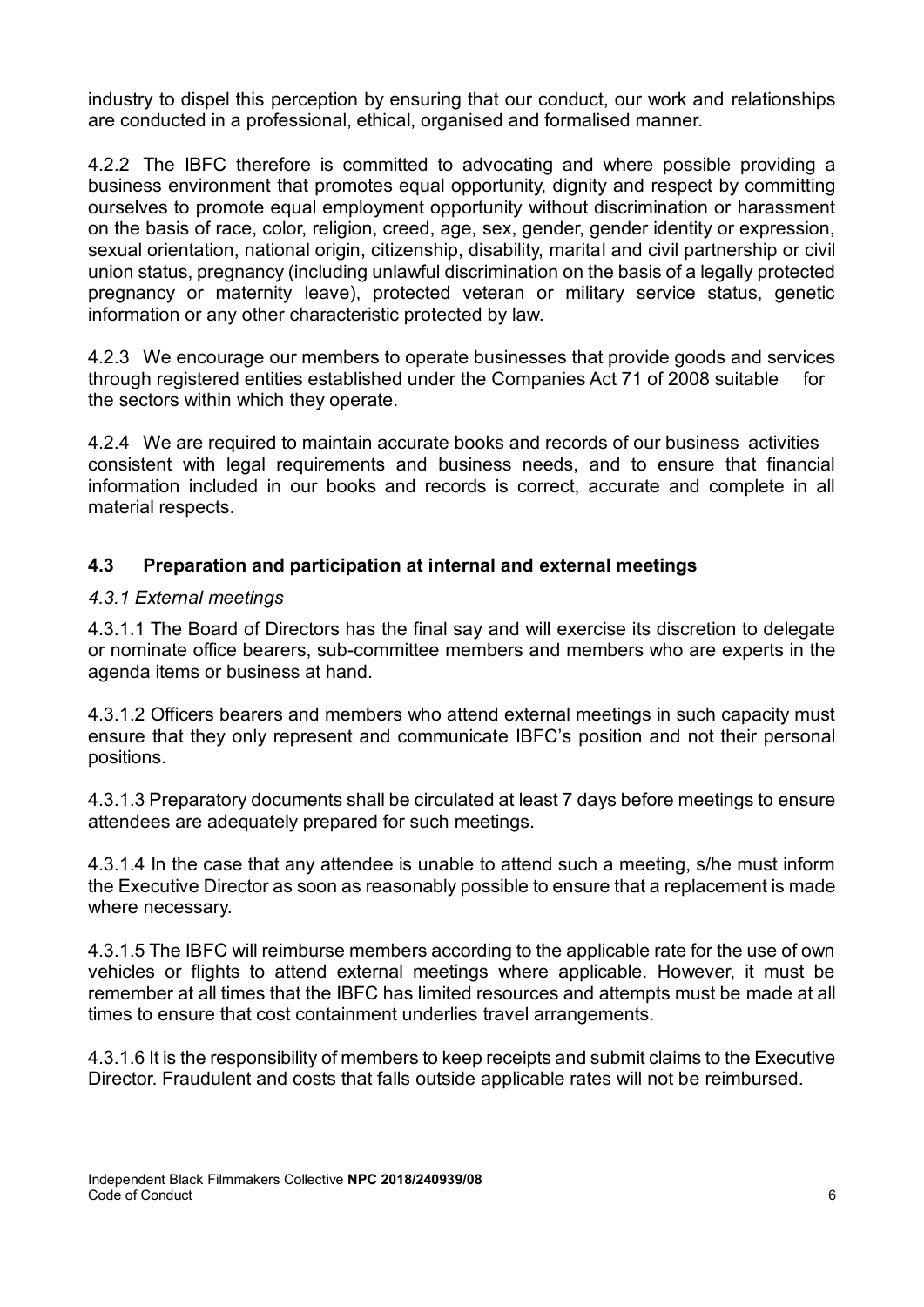#### *4.3.2 Internal meetings*

4.3.2.1 Office bearers and members must ensure that they attend IBFC meetings whether ordinary, special or annual general meetings to ensure procedures for meetings and quorums as set out in the Constitution are met.

4.3.2.2 Minutes, agendas, reports, submissions, agreements must be read by office bearers and members before meetings to ensure that meetings are productive and efficient for all participants.

4.3.2.3 meetings must start on agreed times subject to quorums being met.

4.3.2.4 Apologies and confirmation of meetings must be communicated to the relevant persons before meetings.

4.4 We commit to familiarise ourselves and observe protocols where possible to ensure courteous and professional relationships with our external stakeholders.

#### <span id="page-6-0"></span>**4.5 Communication**

4.5.1 The IBFC will adhere to the principle of hearing all sides in any form of communication to ensure all our office bearers, members and affiliates are heard and afforded an opportunity to present their facts and versions in any form of communication.

4.5.2 The above principle will apply to sharing of information, meetings, preparation and participation in public hearings, disciplinary hearings, general internal and external IBFC communication.

4.5.3 It is imperative at all times that IBFC communication is transparent, honest, accurate and consistent. To ensure that the IBFC speaks in a united voice on behalf of all our members, all members and affiliates undertake to:

4.5.3.1 listen and hear each other's opinions and views in all our communication without resorting to disrespectful, swearing or threatening language. Members must ensure that this principle extends to their professional dealings with each other, customers and service providers.

4.5.3.2 refrain from using any language that contains threats of violence, racist slurs, sexist slurs, misogyny, xenophobia, homophobia in our communication and interaction within and outside IBFC spaces and forums.

4.5.3.3 ensure that all communication on behalf of the IBFC and its members internally and externally is handled by the Executive management team or the team assigned by the Board of Directors. This includes online, print and electronic media interviews and social media platforms.

4.5.3.4 ensure that the IBFC's name is not put into disrepute by any of its members' unauthorised use of its logo in any form of communication across all traditional, print and digital media platforms.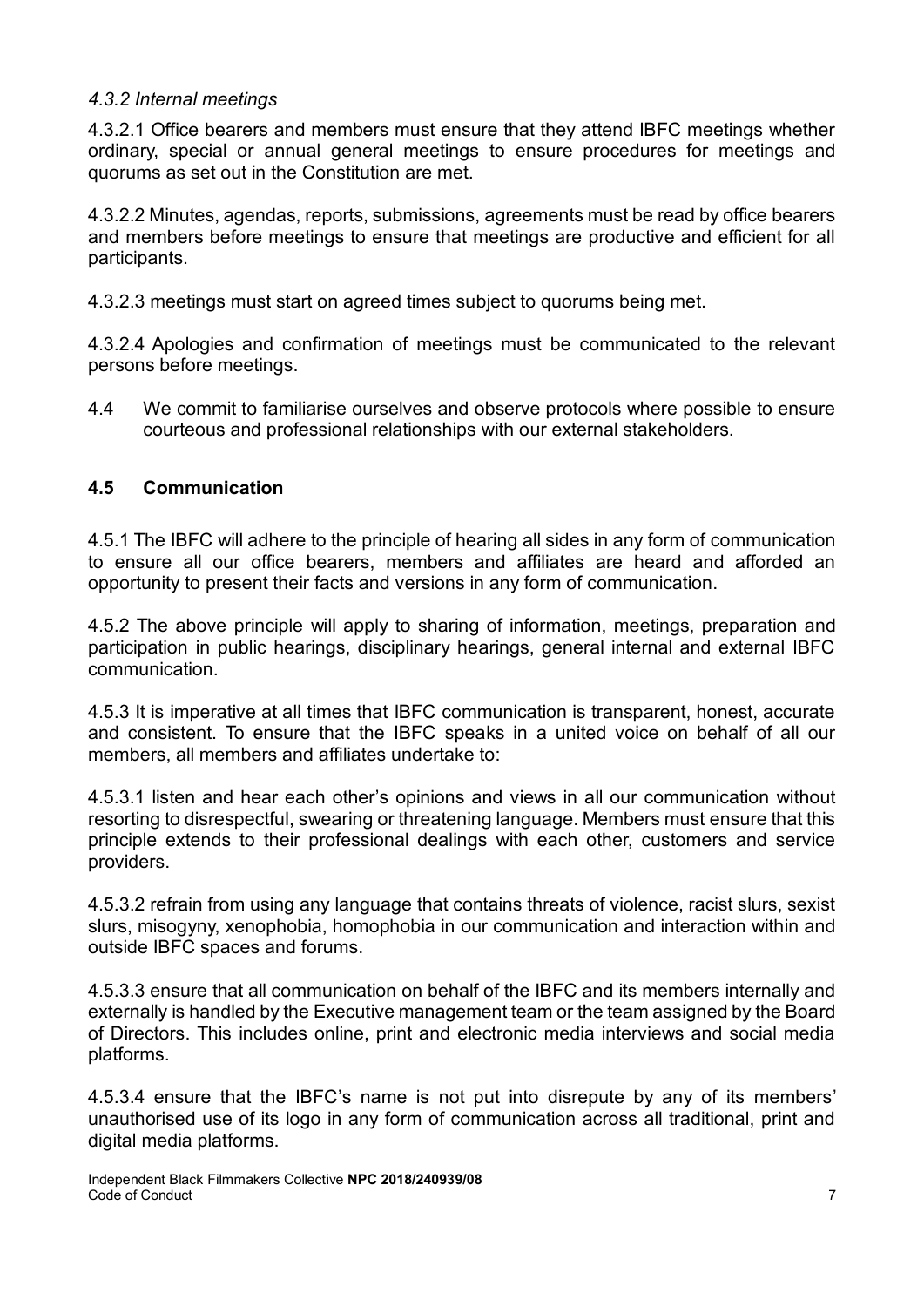4.5.3.5 refer any questions, queries and communication from any stakeholders whether public, private or civil directed to them to the Secretary General to address that may result in misrepresentation and confusion amongst our stakeholders.

4.5.3.6 refrain from misrepresenting the IBFC to other members, any stakeholders within and outside the film industry unless invited and authorised to do so in writing by the Chairperson on a matter.

4.5.3.7 not use the IBFC letterhead for personal, unauthorised and non IBFC business.

4.5.3.8 Members who wish to send communication of any form must do so through the Executive Director who will send communication to all members through official IBFC communication platforms.

## <span id="page-7-0"></span>**4.6 Transformation and Fronting**

4.6.1 Fronting is a criminal offence. Members of the IBFC will refrain from undermining our commitment to transform current patterns of ownership by participating in illegal acts of fronting to undermine real transformation in the ownership and management of majority and Black owned companies that we represent and serve.

4.6.2 IBFC, its officers bearers and its members are committed to engendering the empowerment of women, differently abled individuals, the youth who are marginalised in an industry that is male and white dominated. This means that our members will ensure that women, differently abled individuals and the youth tell their own stories and narratives without interference and imposition.

## <span id="page-7-1"></span>**5. ACCOUNTABILITY TO MEMBERS**

5.1 IBFC office bearers are accountable to members first and foremost. This requires members to engage with communication and reports that pertain to the IBFC in order to hold office bearers accountable subject to the provisions of the Constitution on their powers, functions and responsibilities.

5.2 Accountability applies to decision-making related to governance, delegation of functions to sub-committees, finances, implementation of programmes and initiatives to meet organisational objectives and operations of the IBFC.

5.3 The IBFC will not assist or get involved in any manner in any disputes, legal or otherwise that involve its members directly or indirectly without just cause or a written mandate to do so from the relevant member and its members.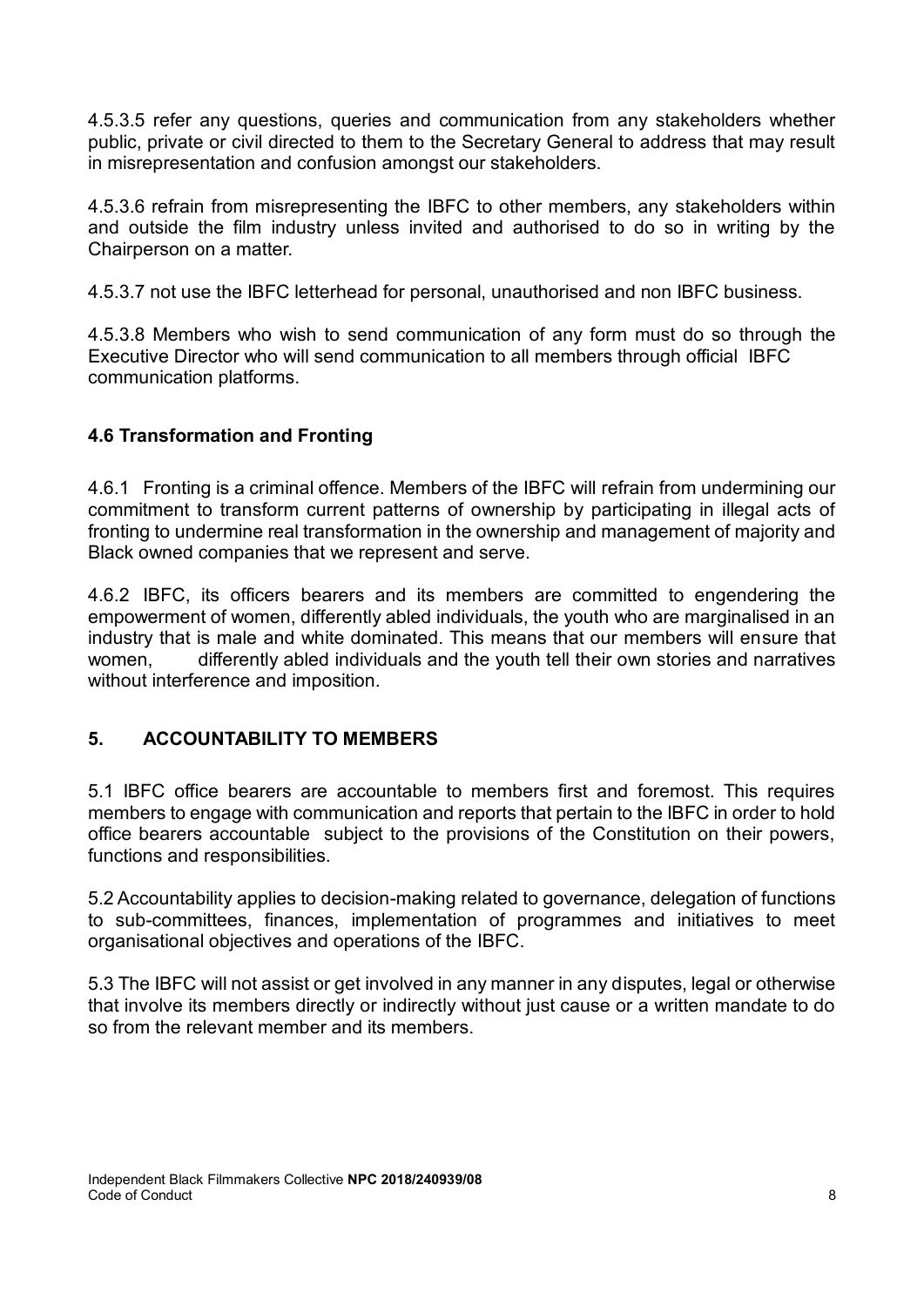## <span id="page-8-0"></span>**6. STAKEHOLDERS ENGAGEMENT AND PARTNERSHIPS**

6.1 It is in our interest and necessary for our survival in the South African film and television industry to collaborate and establish networks and relationships that will enable us to achieve our objectives and serve our members with distinction.

6.2 We acknowledge that our value proposition will inform the what, who, why, when and how in the relationships and networks that we will seek and establish. Therefore, IBFC will:

6.2.1 partner and collaborate with stakeholders public or private whose relationships will be beneficial for our members, objectives and cause.

6.2.2 the terms and conditions of any agreements to collaborate on any projects and programmes of the IBFC will be informed by the objects, needs and benefits for the IBFC and its members.

6.3 any agreements, relationships and networks whose continuance undermines and negate the IBFC's objects will be cancelled immediately by following the following the prescribed process in such arrangements.

6.4 Any office bearer or member who is aware of any just reason why the IBFC must discontinue an agreement, relation or withdraw from a network must inform the Chairperson in writing and include their reasons. A decision will be taken by the Board of Directors after deliberating on the merits of the letter.

## <span id="page-8-1"></span>**7. SEXUAL HARASSMENT AND UNFAIR LABOUR PRACTICES**

7.1 The IBFC acknowledges that power dynamics between freelance workers, women, interns and students working in productions are vulnerable to sexual misconduct and cohesion, inhumane and , unfair, exploitative and illegal labour practices, abuse of power by seniour executives, creatives and cast which is unacceptable. Therefore, the IBFC undertakes to:

7.1.1 take disciplinary measures and report any illegal practices to authorities against any of its members, office bearers and affiliates.

7.1.2 subscribe to and adopt any Codes of Practice including but not limited to the work of Sisters Working in Film and Television (SWIFT) that address safety on set, sexual harassment and illegal, unfair or exploitative labour practices.

7.1.3 represent and/or intervene on behalf of any of our members and affiliates where we are requested to do to protect the rights and dignity of our members and affiliates.

## <span id="page-8-2"></span>**8. CONFIDENTIALITY**

8.1 The IBFC, its office bearers, employees and members undertake to respect the confidentiality of information, contractual terms and conditions concluded with funders, sponsors, partners and service providers.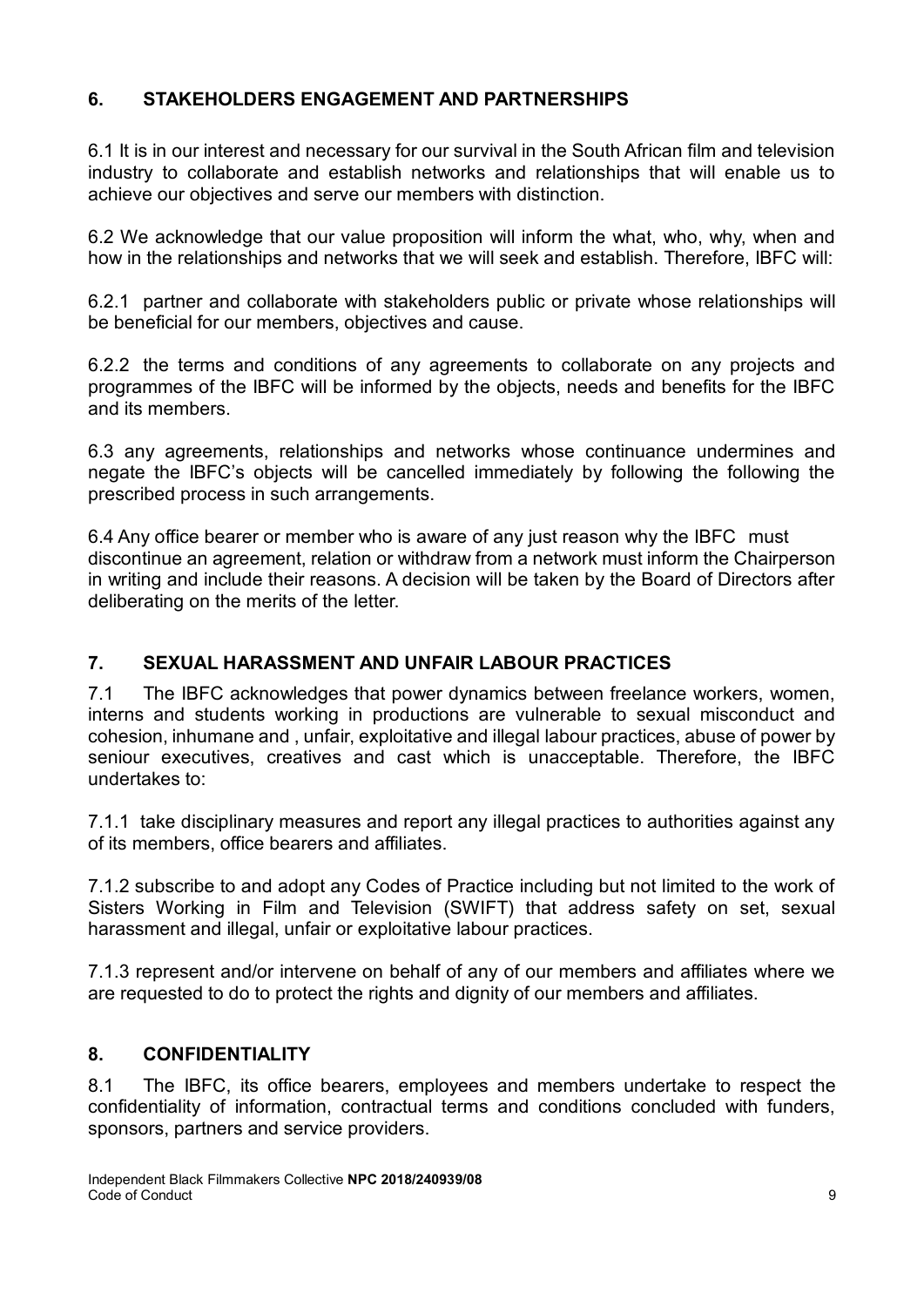8.2 Documents, communication and any other information that is communicated and classified as *"confidential*", "*not for circulation*", *"private and confidential"* or any such classification of information at meetings, forums and discussions between office bearers and members or any other Party must be treated with the strictest of confidence.

8.3 Confidential information if divulged to any third parties must be done so with the written consent of the IBFC, members of affected party.

8.4 The register with membership contact details and personal information will only be shared with any other party subject to members consent and in line with the provisions of applicable legislation to personal information.

8.5 Members, employees and office bearers are prohibited from sending any IBFC communication to non-members without the written permission from the Chairperson of the Board.

## <span id="page-9-0"></span>**9. COMPLIANCE WITH LAWS AND REGULATIONS**

It is the responsibility of each office bearer, member, employee and affiliate to familiarise themselves with any obligations to comply with laws and regulations that apply to their positions, contractual relationships, businesses and business activities. In this regard, members are specifically encouraged to:

9.1 protect their work by registering their scripts with the Writers Guild of South Africa or the Companies and Intellectual Property Commission to prove ownership of their work.

9.2 ensure that all copyrights clearances for any music, books, photographs, archives and any copyrighted work is obtained from their legal owners.

9.3 ensure that provisions related to withholding tax, value added tax and income tax are complied withhold during the course of their business across the entire film value chain.

9.4 ensure that they obtain film permits are obtained from relevant authorities and conditions are adhered to.

9.5 ensure compliance with labour laws that apply to the use of children and animals in filmed content are adhered to

9.6 ensure that certification to lawfully distribute and exhibit films in South Africa are are obtained and adhered to.

9.7 procure third party and film bonding insurance against their products to mitigate and cover any potential risks and losses that may occur.

9.8 adhere to financiers terms and condition for funding, applicable disclosures and reporting requirements whether performance or financial.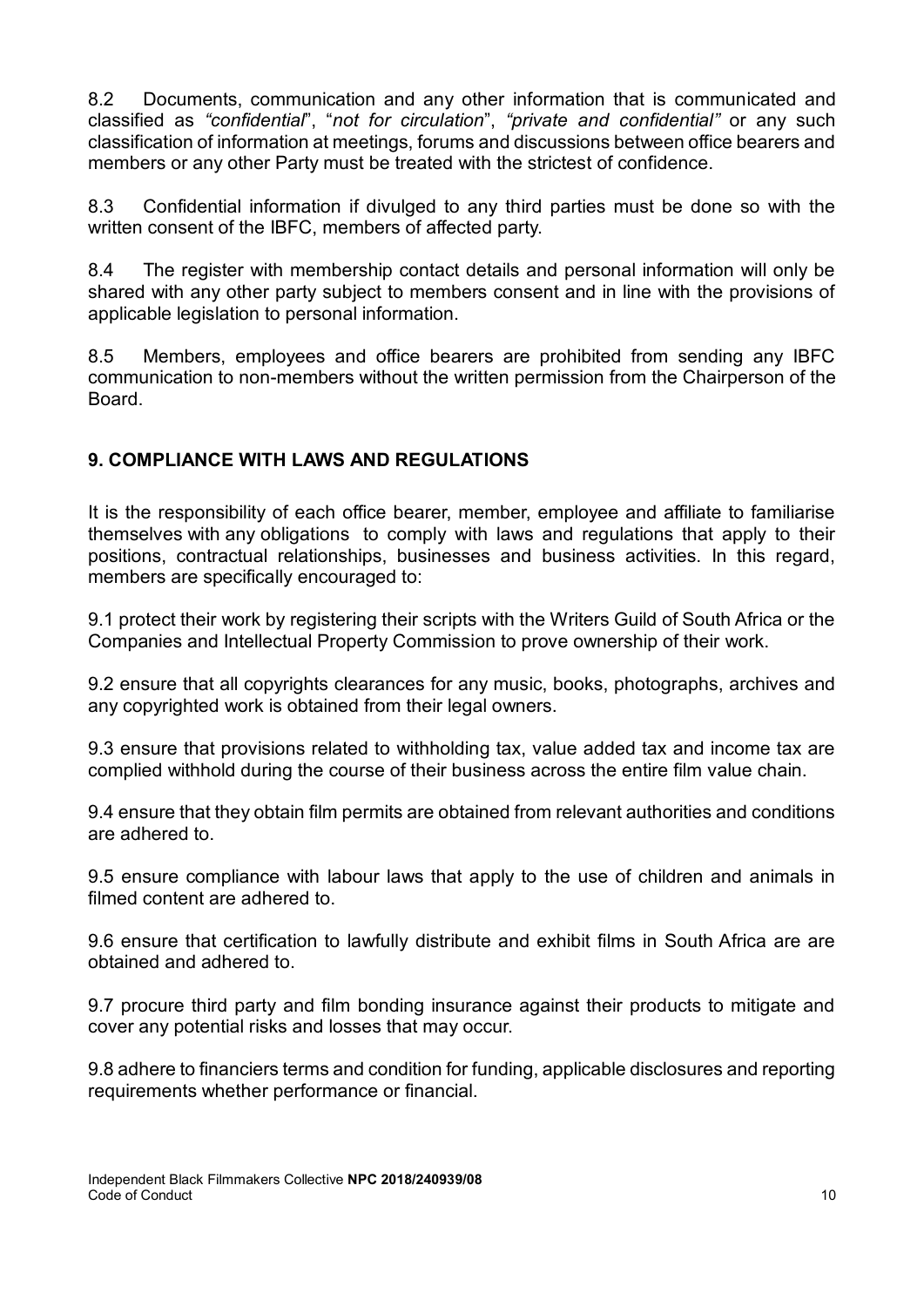#### <span id="page-10-0"></span>**10. FREEDOM AND EXPRESSION**

The IBFC recognised the importance of freedom of expression as fundamental to both cultural and creative expression and as a fundamental human right. We acknowledge that the rights to freedom of expression is not absolute and is limited in section 16(2) of the Constitution of the Republic of South Africa, 1996. We courage our members to express themselves and create content within the ambit of the Constitution. Consideration must be given to other rights in the Bill of Rights which include but not limited to the right to equality, the right to dignity, the right to privacy, the rights of cultural, religious and linguistic communities, right to access to information and so forth.

## <span id="page-10-1"></span>**11. ETHICAL BEHAVIOUR AND CONDUCT**

The IBFC, its office bearers, employee and members will undertake to ensure that our conduct and behaviour internally and externally, individually and collectively with mentees, funders, clients and stakeholders are of the highest ethical standards in the partnerships, relationships and business that we seek and form from time to time.

## <span id="page-10-2"></span>**12. CONFLICT OF INTEREST**

The IBFC and its members recognise that collaboration is at the heart of creative input that in unlocked from conception to consumption. We create relationships and networks across the value chain and service providers who support our products and services. With that said:

12.1 We acknowledge that conflict of interest forms part of our ecosystem whether real or perceived.

12.2 We will desist from conduct that will lead allegations and acts of collusion, unfair business practices, unfair advantage and corrupt conduct that can be levelled against us and our members. This extends to non members that we do business and collaborate with on projects from time to time.

12.3 As general rule IBFC office bears must not be considered for any form of business opportunity on behalf of the IBFC. Therefore, none of our office bearers will benefit financially except for reasonable remuneration and reimbursements as provided and allowed in our Constitution.

12.4 It is incumbent on all members to ensure that any conflict of interests with regard to ownership/shareholding in companies and relationship defined in the Constitution are declared to the Chairperson of the Board when these arise.

12.5 Members and office bearers who are conflicted will be required to recuse themselves from any meetings, discussions and communication where the Chairperson has established that a direct financial benefit will accrue to them personally, their family members and/or their companies that they own or control.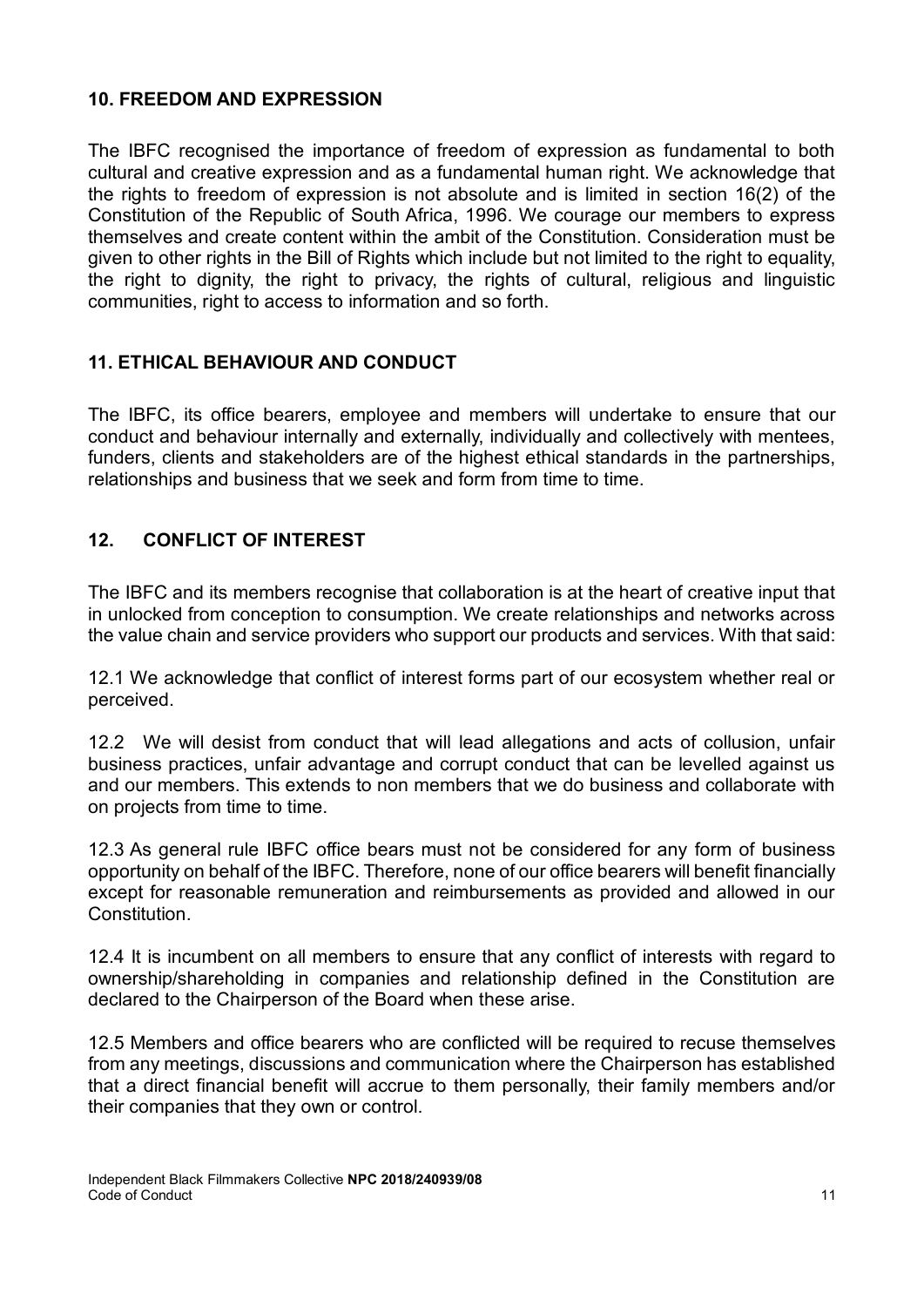12.6 It is the responsibility of office bearers to ensure that they update any information that may relate to the Register of Directors and Financial Interests. Failure to do so amounts to a misconduct and a contravention of fiduciary duties and this Code falling under the jurisdiction of the Disciplinary Committee.

## **13. DISPUTE RESOLUTION**

Members are encouraged to approach the Board of Directors for assistance where disputes whether contractual or otherwise arise for assistance. Disputes include those amongst office bearers, members, amongst members and where applicable dispute with external parties.

## <span id="page-11-0"></span>**14. DECLARATION OF GIFTS AND DONATIONS**

We recognise that the IBFC as a non-profit organisation will continuously seek funding and sponsorship (financial and in kind) from different sources of funding articulated in the Constitution. The following procedures apply to gifts and donations:

14.1 Any gifts and donations above R500 will be declared in the report of the Treasury General indicating the amount received, source and any attached terms and conditions to all our members. This includes paid for trips for IBFC office bearers, committee members, employees and any nominated to travel by invitation of government, private or any other stakeholders.

14.2 Office bearers and employees of the IBFC are not allowed to solicit gifts from our members or any non-members. Such conduct amount to a contravention of this Code.

14.3 The Executive Director will maintain a register of gifts received by any of our office bearers and employees.

14.4 While members and their families may donate any money to the IBFC, such donations will be declared as such by the Treasury General to ensure they are not for the purpose of improperly influencing any office bearers, employees or members of the IBFC.

## <span id="page-11-1"></span>**15. REPORTING MISCONDUCT AND CONTRAVENTION OF THIS CODE**

15.1 Office bearers, members and our stakeholders can report any incidents or cases of misconduct that goes against the spirit and purport of this Code to the Chairperson of the Disciplinary Committee in writing or through an affiliate representative.

15.2 Complaints and reporting of misconduct will be investigated and resolved with 3 calender months from the date of receipt of such a complainant.

#### **16. RECORD KEEPING**

The Executive Director will keep a copy of the approved Code from time to time which can be inspected by members.